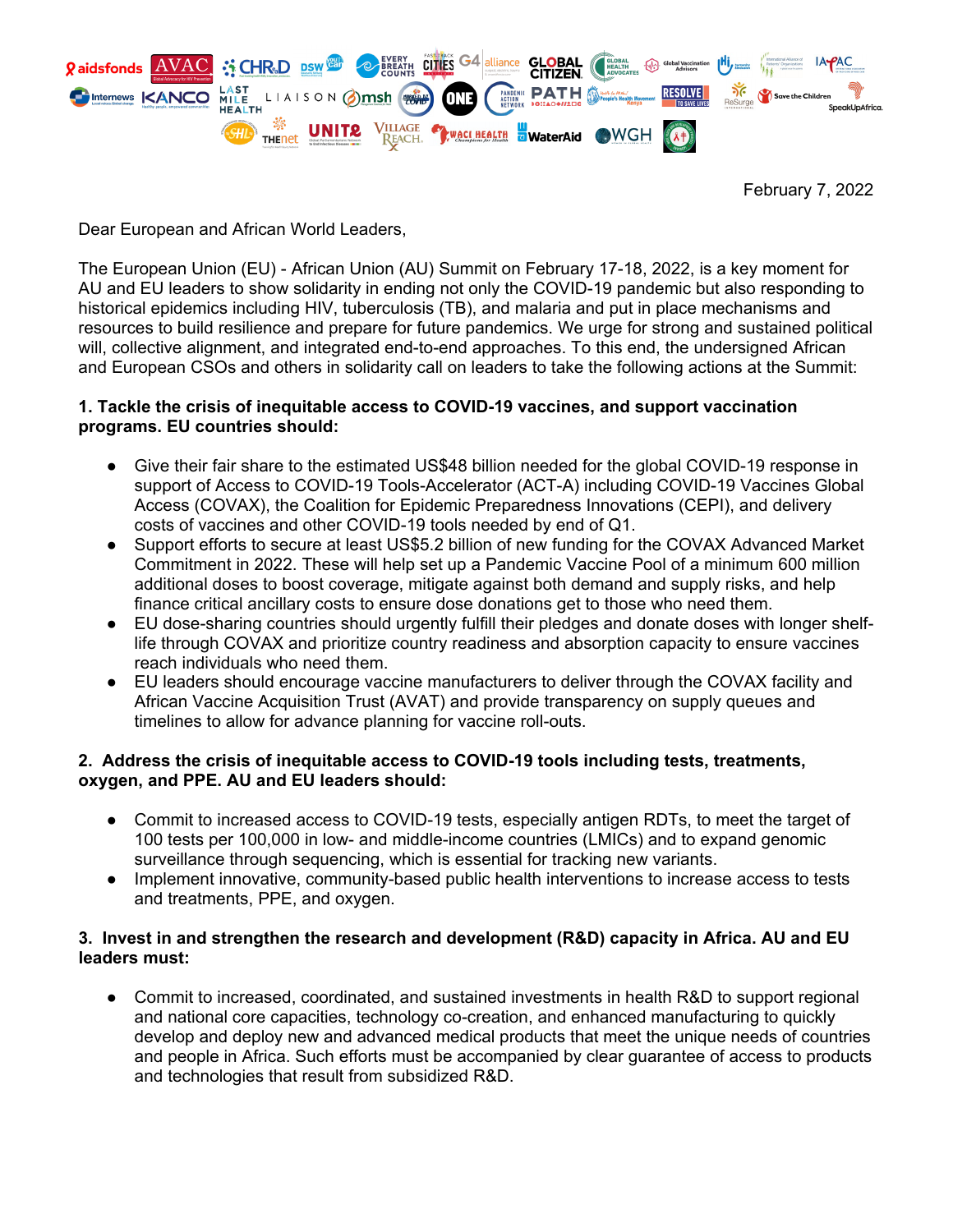#### **4. Support Africa's mRNA Technology Transfer Hub and agree to waive intellectual property (IP) for COVID-19 vaccines and other medical tools. AU and EU member states should:**

- Work towards a common proposition in the World Trade Organization (WTO) on suspending patents and waiving of IP rights for COVID-19-related medical tools and to reinforce the COVID-19 technology access pool. EU governments should share vaccine technology with Africa's mRNA Technology Transfer Hub without delay.
- Increase the pressure on manufacturers to support knowledge transfer on anti-COVID tools, including vaccines, in African countries.
	- This would help alleviate the geographical access challenges between suppliers and purchasers and lead to positive spillovers, such as reduced transport needs, shorter lead times, lower carbon impacts, and transaction costs among others, and expand local ownership and distribution authority for equity.
- Encourage technology transfer through licensing, while building a stronger ecosystem and an enabling environment for local production, including harmonized regulatory framework, skills development, and adequate investments in Africa.

## **5. Support health systems strengthening in African countries to enable prevention, detection, and response to new and existing threats. AU and EU leaders should:**

- Commit to working together to establish a clear and comprehensive joint approach to global health, which includes investment in resilient health systems and proven public health interventions like hand hygiene, which are essential for prevention, detection, and response to health threats with the potential to turn into pandemics.
- Integrate lessons learned from the fight against HIV, TB, and malaria in their pandemic preparedness and response plans to avoid leaving anyone behind; protect human rights, remove gender barriers to health, and engage communities.
- Support the building of an African publicly-minded bio-manufacturing capability through the Partnership for Africa Vaccine Manufacturing (PAVM).
- Provide adequate and timely financial and technical support for operationalization of the Africa Medicines Agency (AMA) that can play a critical role in the regulatory space for medicines and health technologies. It is critical that strong collaboration and partnership be nurtured between AMA and the European Medicines Agency (EMA).

# **6. Reform and strengthen multilateralism. AU and EU leaders should:**

- Help strengthen the different regional mechanisms such as AVAT, PAVM, and the Africa Medical Supplies Platform (AMSP) initiative that have played critical roles in the midst of the pandemic to fill critical gaps in the global supply chain.
- Prioritize reform of the multilateral system to help build a fairer, balanced multilateral system built on the values of respect, solidarity, and cooperation with better representation of women leaders, especially from countries in the global south.

Whereas the EU has been direct in its support for multilateralism, this pandemic has triggered nationalist reflexes ranging from bans and restrictions on export of COVID-19 related tools to vaccine hoarding and discriminatory travel bans. This should not be the case in a new era of renewed and deeper AU-EU partnership based on trust and clear understanding of mutual interests.

Humanity deserves a world where every country is equipped to end the COVID-19 crisis and every country is prepared to stop infectious disease outbreaks from becoming deadly and costly